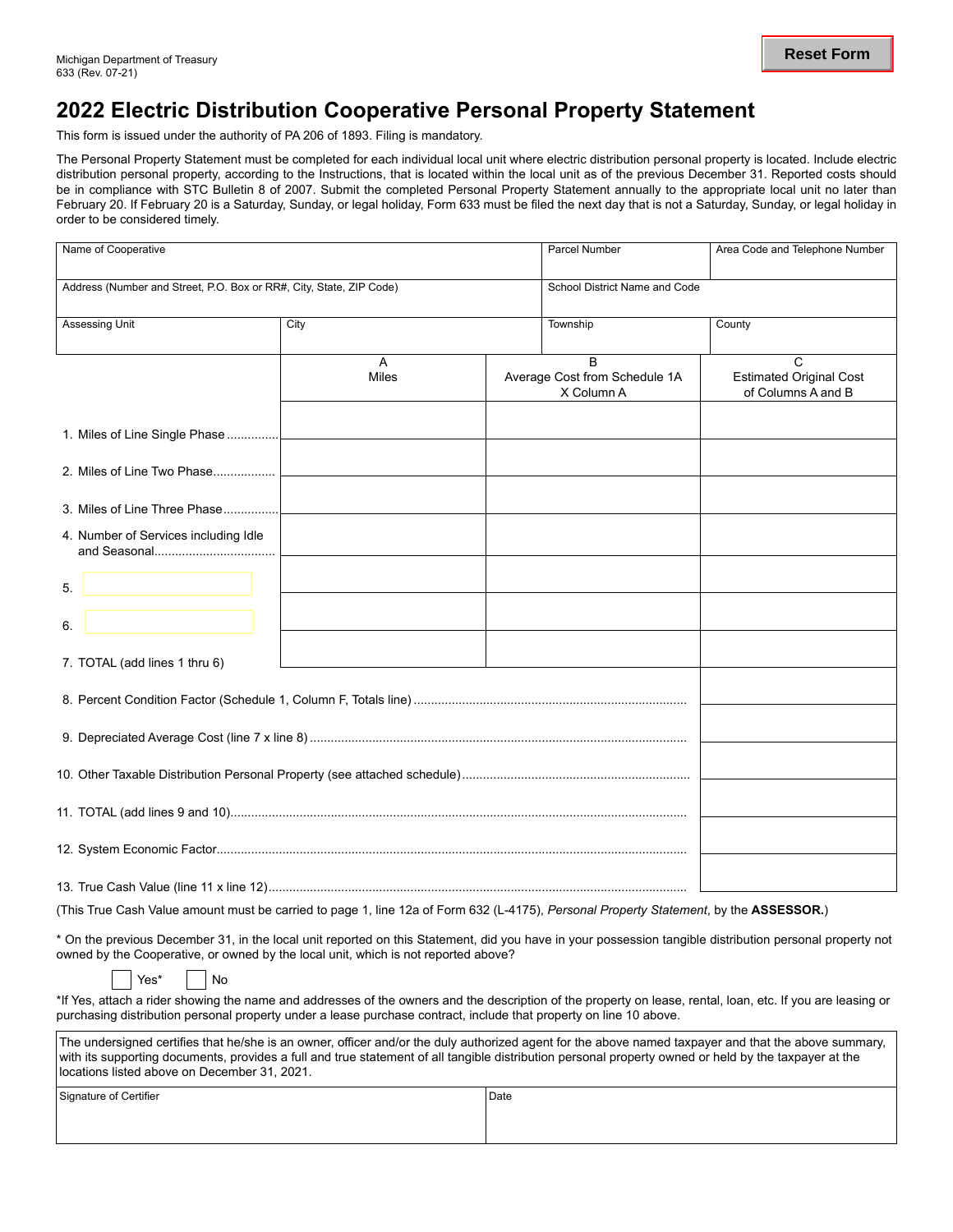# **Instructions for Form 633, Distribution Personal Property**

#### **COLUMN B - ADDITIONS TO DISTRIBUTION PLANT**

Enter the original cost of additions, as adjusted for allocated retirements in prior years. Do not include Work-In-Progress Construction.

#### **COLUMN B.1 - ACQUISITION YEARS 2020 THROUGH 2007 AND PRIOR**

On October 28, 2004, the STC determined that:

Retirements in the current year shall no longer be netted against the cost of additions in the current year, and instead: 75% of the retirements in the current year shall be subtracted from the oldest vintage year on the form and the remaining

25% of the retirements shall be subtracted from the reported gross investment amount (Additions to Distribution Plant on Schedule 1) for each of the other vintage years on the personal property statement on a weighted (proportional) basis, excluding the most recent vintage year.

A. Enter the total retirements of Distribution Plant for the year 2020 in the "TOTALS" Row under B.1.

B.- Allocation of Retirements that Occurred in 2021.

a. Calculate the allocation factor for each vintage year 2008 through 2020 by using the ratio of additions in Column B for that vintage year to the sum of reported additions for years 2008 through 2020.

b. Multiply the allocation factor for each year 2008 through 2020 times 25% of the retirements that were reported for 2021. Enter the result, for each year in Column B.1 for years 2020 through 2008.

c. At the line "2007 and Prior," Column B.1, enter 75% of the Retirements that occurred in 2021.

NOTE: If 12 months of Additions and Retirements as of December 31 are not known, use what is available, such as, 12 months ending November 30. Then use 12 months ending November 30 when reporting each year.

#### **COLUMN B.2 - ASSESSABLE PLANT**

For year 2021 only, Column B.2 is the same as Column B. For years 2020 through 2007, and prior, each line is Column B minus Column B.1.

### **COLUMN C - LAND AND LAND RIGHTS**

Enter the original costs of the Land and Land Rights.

Repeat instructions for Column C for Column D, Distribution Substations. Report Substations on STC Form 3589.

#### **COLUMN E - REMAINING COST OF DISTRIBUTION PLANT IN SERVICE AT YEAR END**

Subtract Columns C and D from Column B.2.

#### **COLUMN G - PLANT VALUE**

Multiply Column E by Column F.

### **CALCULATION OF PERCENT CONDITION FACTOR**

The Column F Totals line is the total of Column G divided by the total of Column E, in percent.

#### **SCHEDULE 1A - CALCULATION OF AVERAGE COST OF UNITS**

Schedule 1A is used to prepare Form 633, page 1, for each individual taxing unit.

The State Tax Commission requests that Electric Distribution Cooperative retain Schedule 1 and Schedule 1A for review and audit as determined by the Commission.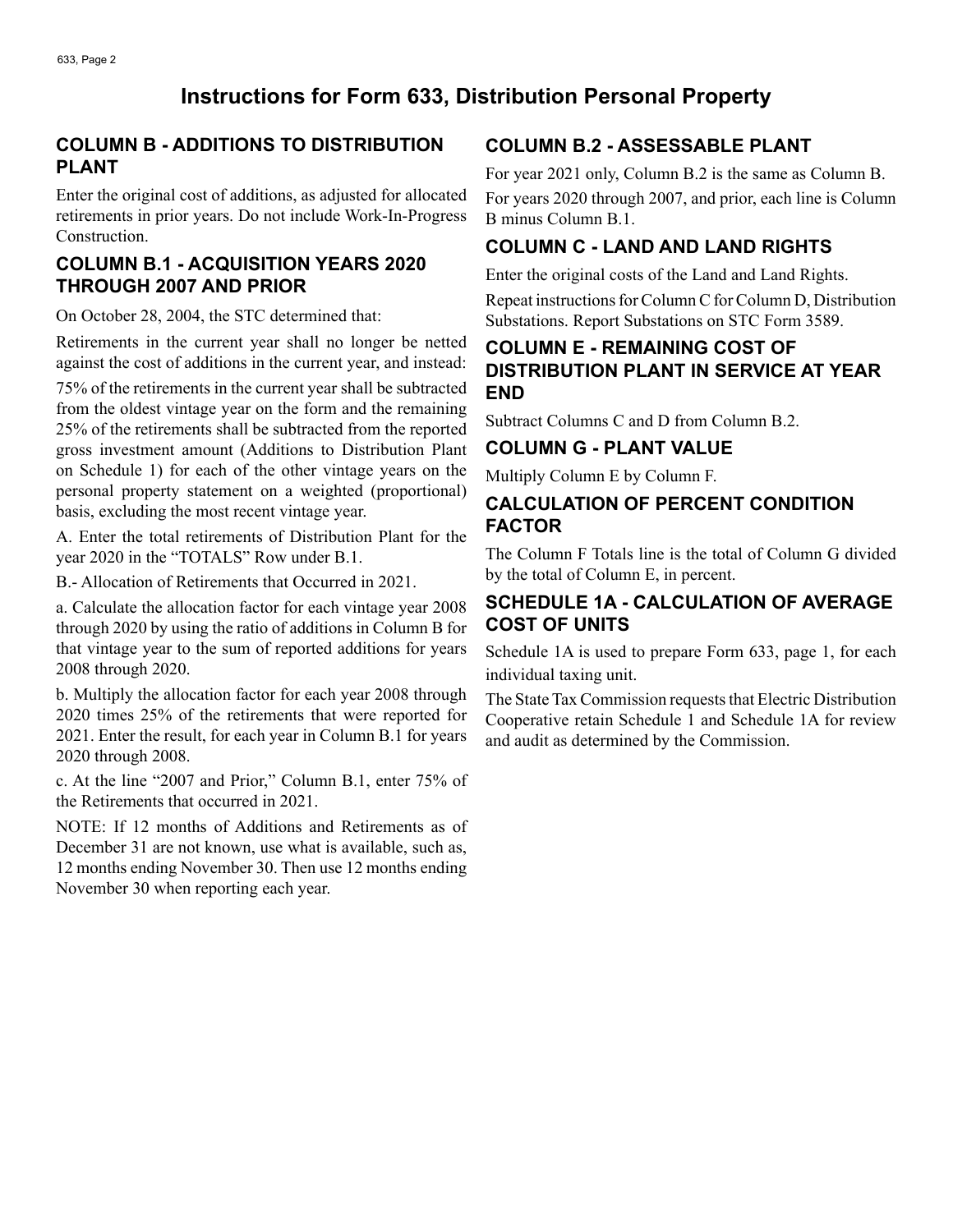# **Schedule 1 of Form 633, Calculation of Percent Condition Factor\*** Name of Cooperative

| A                | $\mathsf B$<br>Additions to | B.1<br>Retirements = | B.2<br>See Instructions | $\mathbf C$<br>Distribution Land and Land | $\overline{D}$<br>Distribution | E. Remaining Cost of<br>Distribution Plant In Service | $\mathsf F$<br>STC Personal | $\overline{G}$ |
|------------------|-----------------------------|----------------------|-------------------------|-------------------------------------------|--------------------------------|-------------------------------------------------------|-----------------------------|----------------|
| Year             | Distribution                |                      |                         | Rights                                    | Substations                    | $(E = B.2 - C - D)$                                   | Property %                  | Plant Value    |
| 2021             |                             |                      |                         |                                           |                                |                                                       | 96%                         |                |
| 2020             |                             |                      |                         |                                           |                                |                                                       | 93%                         |                |
| 2019             |                             |                      |                         |                                           |                                |                                                       | 90%                         |                |
| 2018             |                             |                      |                         |                                           |                                |                                                       | 86%                         |                |
| 2017             |                             |                      |                         |                                           |                                |                                                       | 82%                         |                |
| 2016             |                             |                      |                         |                                           |                                |                                                       | 78%                         |                |
| 2015             |                             |                      |                         |                                           |                                |                                                       | 74%                         |                |
| 2014             |                             |                      |                         |                                           |                                |                                                       | 70%                         |                |
| 2013             |                             |                      |                         |                                           |                                |                                                       | 67%                         |                |
| 2012             |                             |                      |                         |                                           |                                |                                                       | 64%                         |                |
| 2011             |                             |                      |                         |                                           |                                |                                                       | 61%                         |                |
| 2010             |                             |                      |                         |                                           |                                |                                                       | 58%                         |                |
| 2009             |                             |                      |                         |                                           |                                |                                                       | 55%                         |                |
| 2008             |                             |                      |                         |                                           |                                |                                                       | 52%                         |                |
| $2007$ and prior |                             |                      |                         |                                           |                                |                                                       | 50%                         |                |
| Totals           |                             |                      |                         |                                           |                                |                                                       |                             |                |

The taxpayer must carry the total of Column B to page 1, <br>Line 12a of the Personal Property Statement. Form Utility Property Report, Table I (Form 3589) for Column F = Column G Total / Column E Total Column F = Column F Total *Personal Property Statement*, Form *Utility Property Report*, Table I (Form 3589) for column F<br>1-4175 (Form 632) times 100 L-4175 (Form 632).